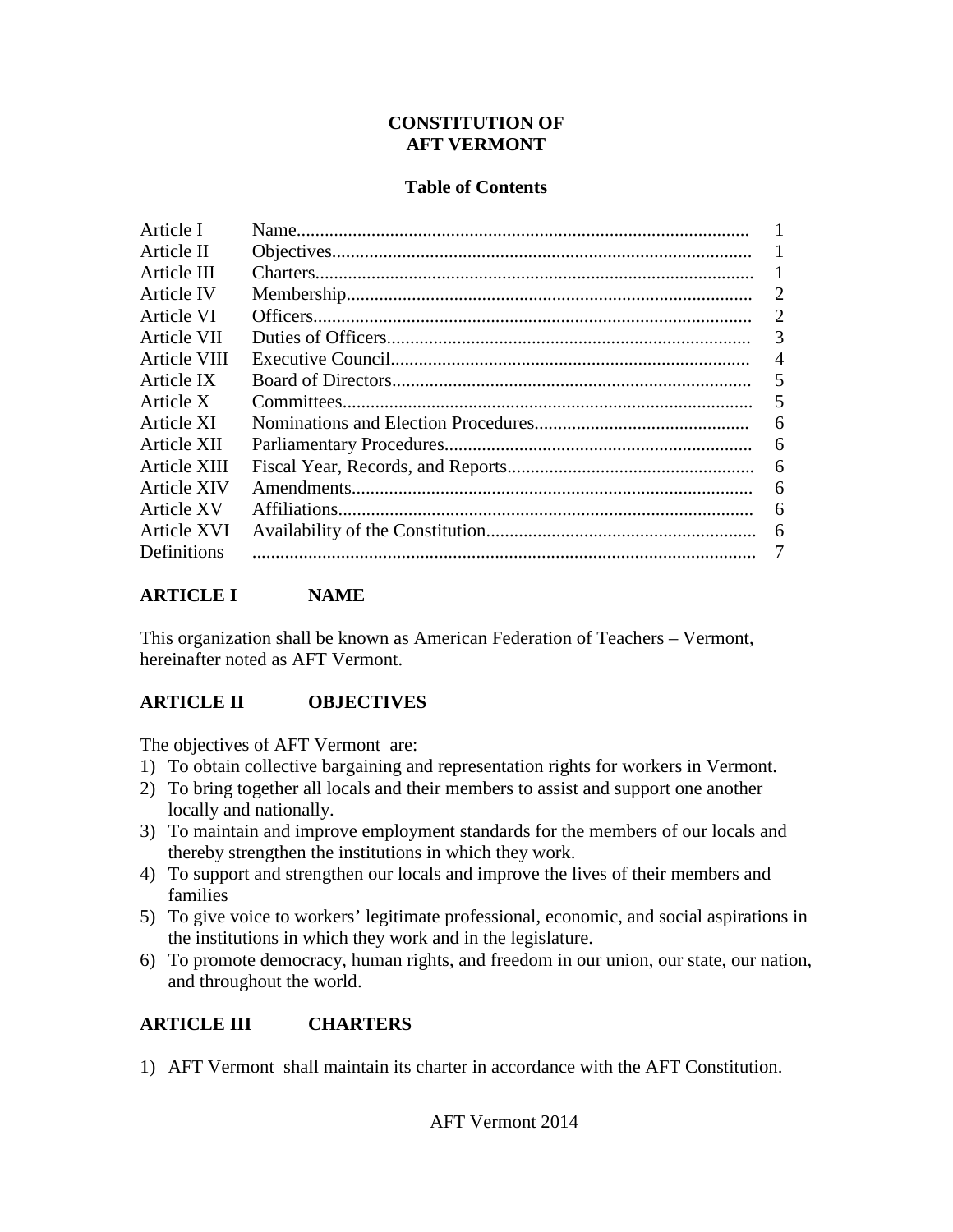2) The local units of AFT Vermont shall each be granted a charter by the AFT.

## **ARTICLE IV MEMBERSHIP**

### 1) **Membership Categories**

- a) AFT Vermont will consist of locals chartered by the AFT or affiliated in conformity with the provisions of the AFT Constitution.
- b) Active member-- Any person who is eligible for membership in an AFT Vermont local is eligible to be a member of AFT Vermont.
- c) At Large member Any employee residing outside the jurisdiction of an established local, who is otherwise eligible for membership under the AFT Vermont charter and AFT Constitution may be accepted as a member of the nearest local or as an at large member of AFT Vermont without voting rights, but with the right to participate in benefit programs such as insurance, travel, and discount buying services.
- d) Retired. An active member who retires from his or his present position shall be admitted as an AFT and AFT Vermont retiree member with the right to participate in the benefit programs otherwise available to the general membership.
- e) Associate member. The AFT Vermont Board of Directors may create categories of Associate members as appropriate. These Associate members may form chartered locals to the extent not prohibited by the AFT Constitution. Such local unions will have the rights and privileges of other AFT Vermont local unions. Per Capita payments for Associate members shall be set by the AFT Vermont Board of Directors.

## 2) **Dues**

- a) Dues are set at the state convention as outlined in the By-Laws.
- b) Membership shall be obtained only through a per capita payment by a local of the required dues amount for the category of membership.

#### 3) **Non-discrimination Policy**

AFT Vermont will not discriminate with regard to race, creed, sex, sexual orientation, disability, social or economic status, or national origin as a condition of membership.

## **ARTICLE VI OFFICERS**

#### **1) Composition**

- a) The elected officers of AFT Vermont shall consist of the following: President, Two Vice-Presidents (one from an Education local and one from a Healthcare local), Secretary and Treasurer. These officers shall constitute the Executive Council and shall also be members of the Board of Directors.
- b) The Board of Directors shall consist of the AFT Vermont Executive Council plus the President or designated ranking officer of each local affiliated with AFT Vermont.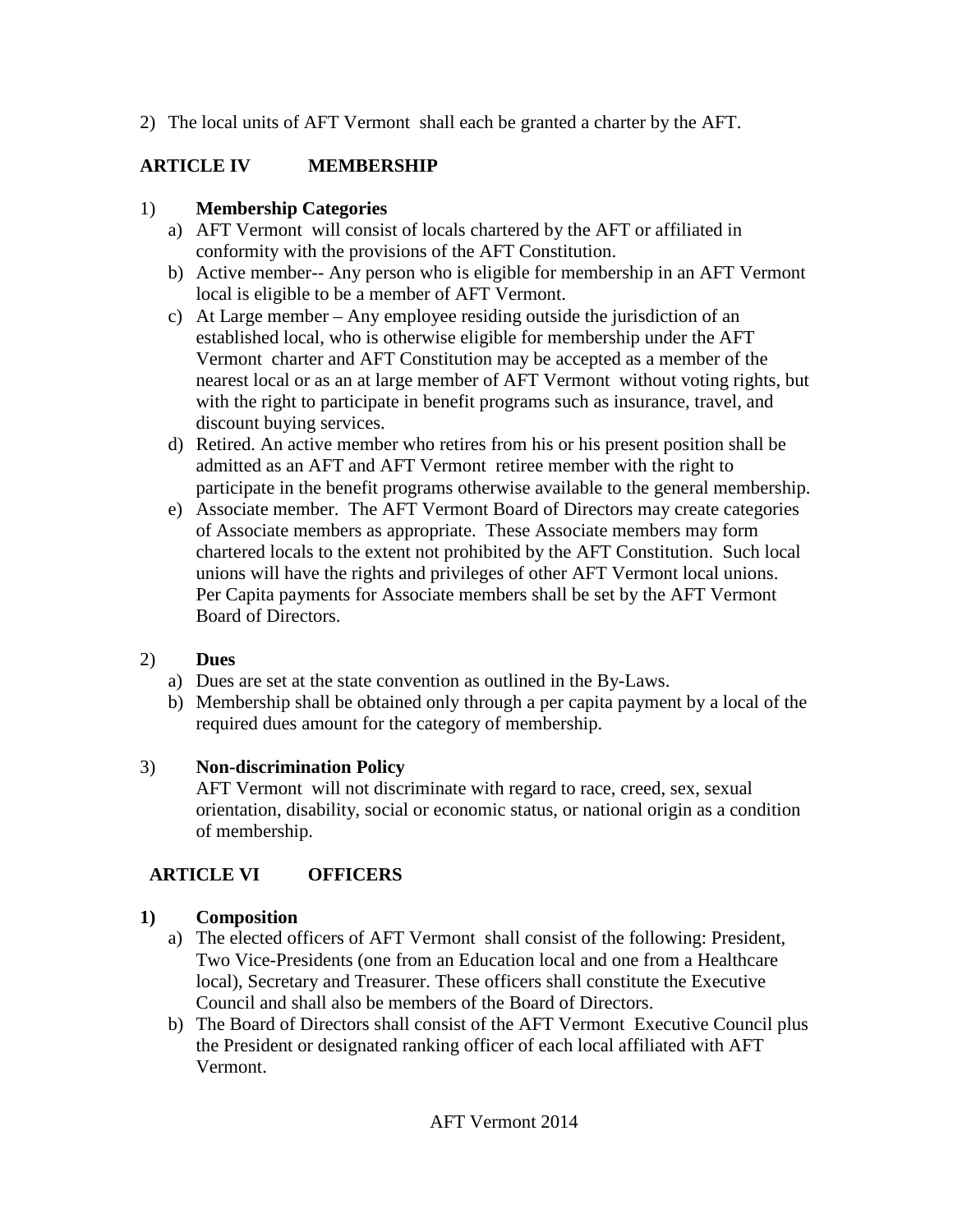- c) In the event that an elected officer of the AFT Vermont is also the ranking member of an affiliated local, he/she may serve in both capacities simultaneously, or the local may designate another elected officer to the Board of Directors. Each member of the Board of Directors is entitled to a single vote, even if filling dual roles.
- d) A candidate for an elective office must be a member of an affiliated local of the AFT Vermont. An incumbent officer will retain eligibility to run for office should the officer resign his or her employment from the original bargaining unit position.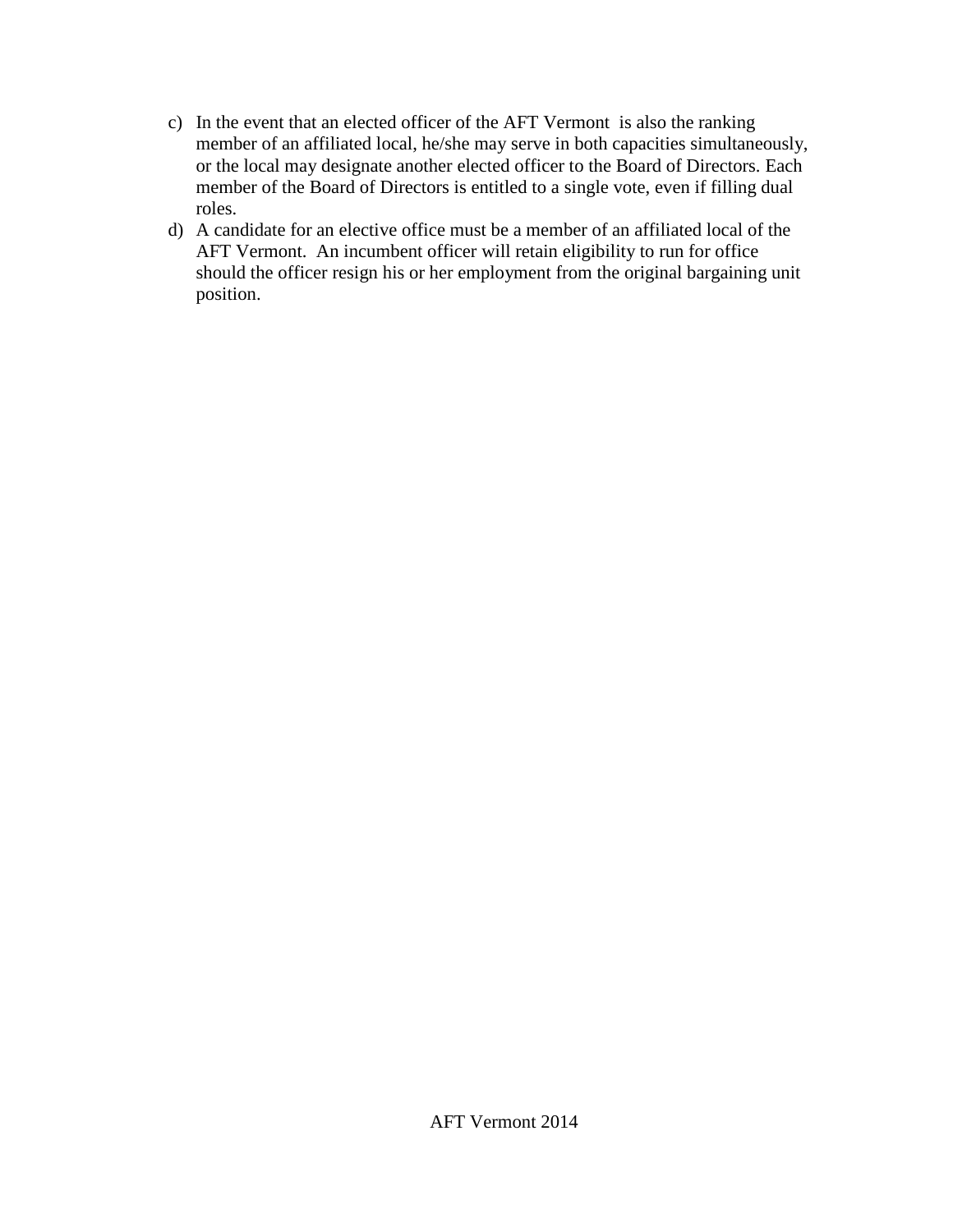### **2) Removal of Officers**

- a) An officer may be subject to disciplinary action, to include a suspension or removal from office if found to be negligent in the performance of duties of the office or acting contrary to the objectives of the AFT Vermont or AFT, their contractual obligations, and/or the Constitution or By-Laws, or if found guilty of breaking any state or federal laws.
- b) Any AFT Vermont officer or member of the Board of Directors may prefer charges against another officer or member by notifying the Board of Directors in writing of the charges and of the provisions of the Constitution and By-Laws allegedly violated by the accused.
- c) Any officer against whom charges are made shall have the right to due process, including speedy written service of charges, and representation by counsel or any person of his/her own choosing.
- d) A timely investigation and hearing shall be conducted and decision rendered by the Board of Directors. Such decision may be appealed to the membership and a special membership meeting will be called according to the By-Laws.
- e) During such investigation and hearing, the officer shall be placed on administrative leave.

# **ARTICLE VII DUTIES OF OFFICERS**

### **1) The President shall:**

- a) Be the principal officer of AFT Vermont. It shall be his/her duty to administer all of the affairs of the AFT Vermont and to execute policies of the organization, as determined by the State Convention and the Board of Directors.
- b) Act as chief spokesperson for AFT Vermont.
- c) Represent the AFT Vermont at appropriate regional and national meetings and serve, when appropriate, as a delegate to the AFT National Convention.
- d) Be the presiding officer at the State Convention and meetings of the Executive Council.
- e) Call special meetings of the Executive Council as needed, or as directed by a majority vote of the Board of Directors.
- f) Supervise staff of AFT Vermont. Keep the Executive Council informed in a timely fashion of all the facts surrounding any disciplinary action involving staff. Make recommendations to the Board of Directors for the hiring or termination of AFT Vermont staff.
- g) Perform the evaluations of the AFT Vermont staff and submit for the approval of the Executive Council.
- h) Oversee legislative activities conducted on behalf of the AFT Vermont, including any officer, member, staff, and/or contracted lobbying arrangements, with the approval of the Board of Directors.
- i) Fulfill such other duties as his/her office requires and as are consistent with this Constitution.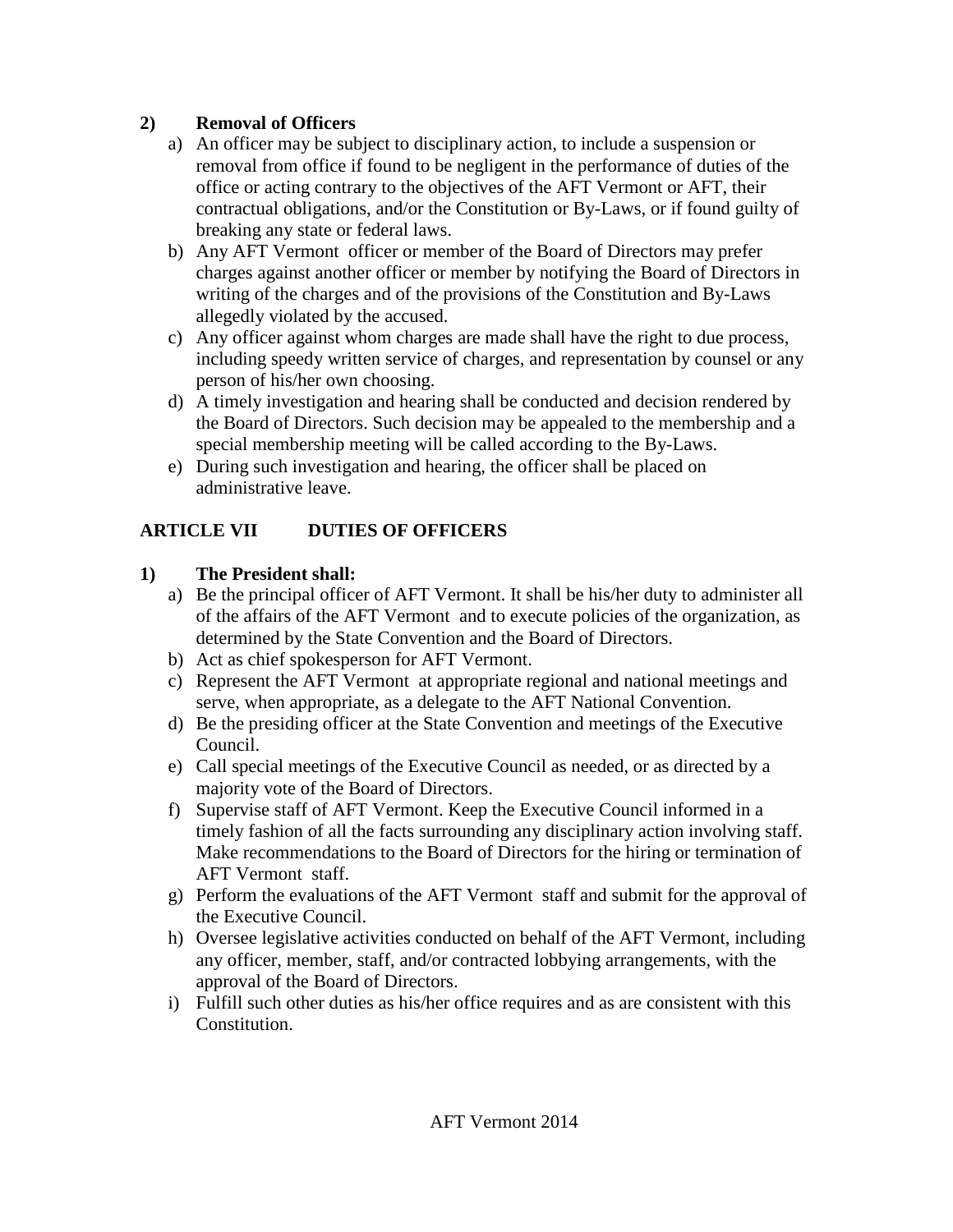#### **2) The Vice Presidents shall:**

- a) Co-carry out the duties and responsibilities of the President during his/her absence.
- b) Work with the President and staff to facilitate communication and activities between the national, regional and state AFT offices and the member locals.
- c) Participate in lobbying activities at the state level on behalf of members.
- d) Co-chair the Committee on Political Education (COPE) and prepare requests for solidarity fund grants and other political activity. If a Vice President would like to assign a designee to perform this function, the Board will adjust compensation accordingly.
- e) Meet on a regular basis with the President, Board of Directors and staff to discuss and implement the policies and programs of the organization.
- f) Serve when appropriate, along with the President, as spokespersons for the organization.

#### **3) The Secretary shall:**

- a) Prepare and distribute the official minutes of the Executive Council and Board of Directors.
- b) Keep records and make reports as required by the Board.
- c) Maintain and distribute an accurate list of standing and special committees and committee members and the duration of their appointment;
- d) Call for agenda items and issue notice of all executive council and board of directors meetings;
- e) Prepare such documents and forms as needed for the elections committee.

#### **4) The Treasurer shall:**

- a) Supervise the maintenance and distribution of all funds of AFT Vermont and keep accurate and current records of such funds.
- b) Act as chair of the Budget Committee and recommend an annual budget to the Board of Directors.
- c) Submit appropriate records for audit as required.
- d) Make reports as required by the Executive Council and Board of Directors.
- e) Engage the services of AFT Vermont staff, professional accountants, payroll services and/or tax consultants as deemed necessary to carry out his/her duties, with the approval of the Board of Directors.
- f) Be bonded.

#### **ARTICLE VIII EXECUTIVE COUNCIL**

#### **The Executive Council shall:**

- a) Meet quarterly or at the call of the President or at the call of two (2) or more of its members.
- b) Assist the President as necessary to carry out the business of this organization.
- c) Oversee AFT Vermont staff personnel relations.
- d) In emergency conditions, act in place of the state convention and/or the Board of Directors.

AFT Vermont 2014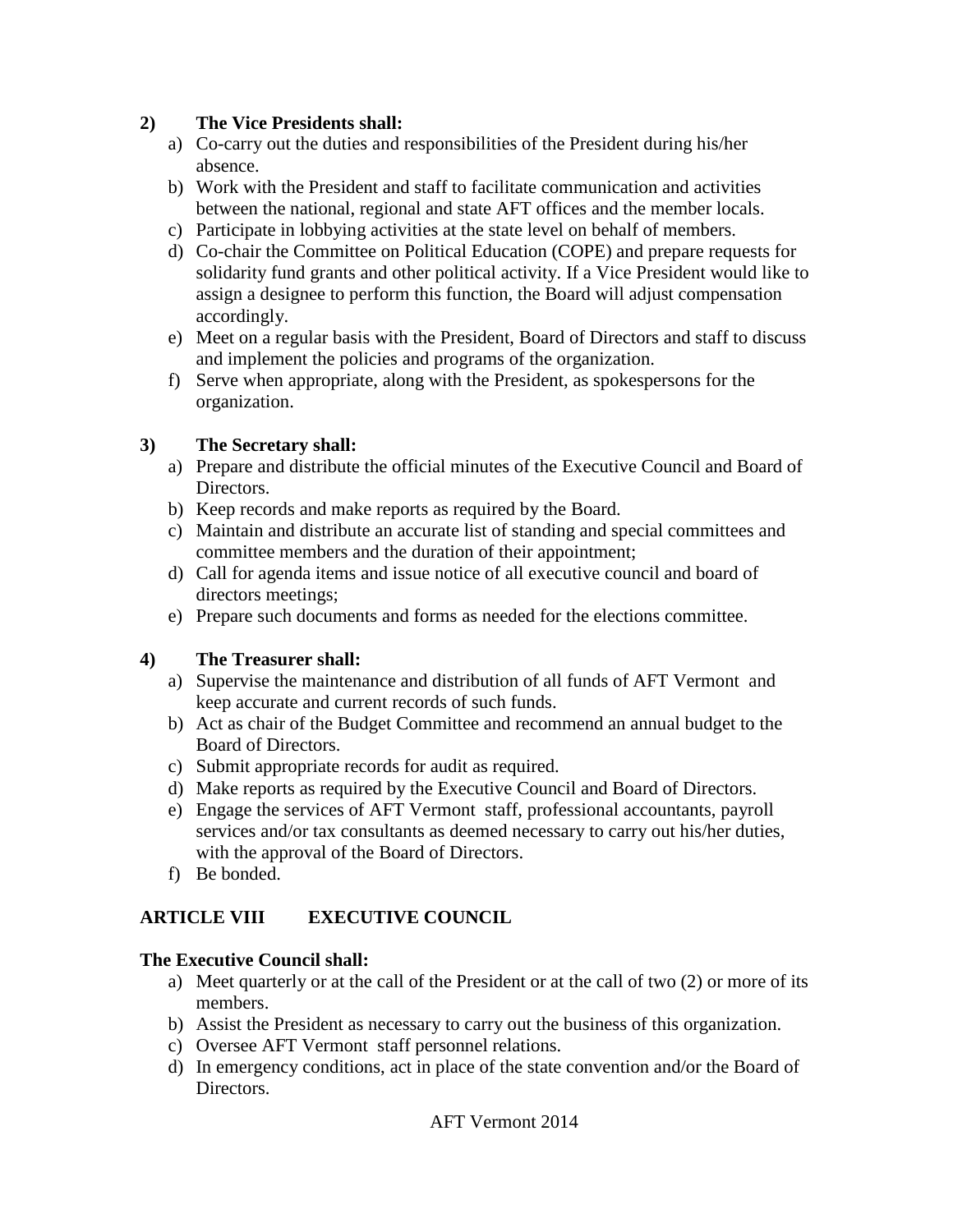e) A quorum shall be defined as a majority of the Executive Council. In the absence of a quorum, business may be conducted that does not require a vote.

## **ARTICLE IX BOARD OF DIRECTORS**

### **The Board of Directors shall:**

- a) Meet at least quarterly or at the call of three (3) or more of its members.
- b) Elect a chairperson who will preside over meetings and establish meeting agendas.
- c) Serve as the governing body of the AFT Vermont, including general supervision of the affairs and property of the federation.
- d) Carry out policies and decisions of the state convention.
- e) Have authority to make rulings and adopt policies not covered by the Constitution and By-Laws but which are not inconsistent with the provisions of the Constitution or By-Laws.
- f) Have the power to authorize the expenditure, investment, management and use of the funds and property of the state federation
- g) Determine the expenses, allowances and fringe benefits which shall be provided to state federation members and staff
- h) Have the authority to assign additional duties and areas of responsibility for the officers of the AFT Vermont.
- i) Appoint a committee to investigate a local or the state convention where an election appears to have been conducted in violation of the local or state federation Constitution, the AFT Constitution, or applicable federal or state law.
- j) Appoint a committee to investigate a local whose conduct is not in harmony with the principles of AFT Vermont and/or the AFT and tends to bring the AFT Vermont and/or AFT in disrepute, or fails to maintain affiliation as mandated in the AFT Constitution.
- k) Form necessary committees, including nominating and credentials committees of the state convention, and establish their membership
- l) Appoint such other committees as it deems necessary.
- m) A quorum shall be defined as a majority of the Board of Directors. In the absence of a quorum, business may be conducted that does not require a vote.

# **ARTICLE X COMMITTEES**

**1) Standing committees** shall be established and appointed by the Board of Directors and will include:

- a) Committee on Political Education (COPE)
- b) Defense Fund committee

**2) Special committees** may be established and appointed by the Board of Directors for special tasks as warranted. Special committees shall be limited to the activities necessary to accomplish the task for which they are created and upon completion of such task shall be discontinued.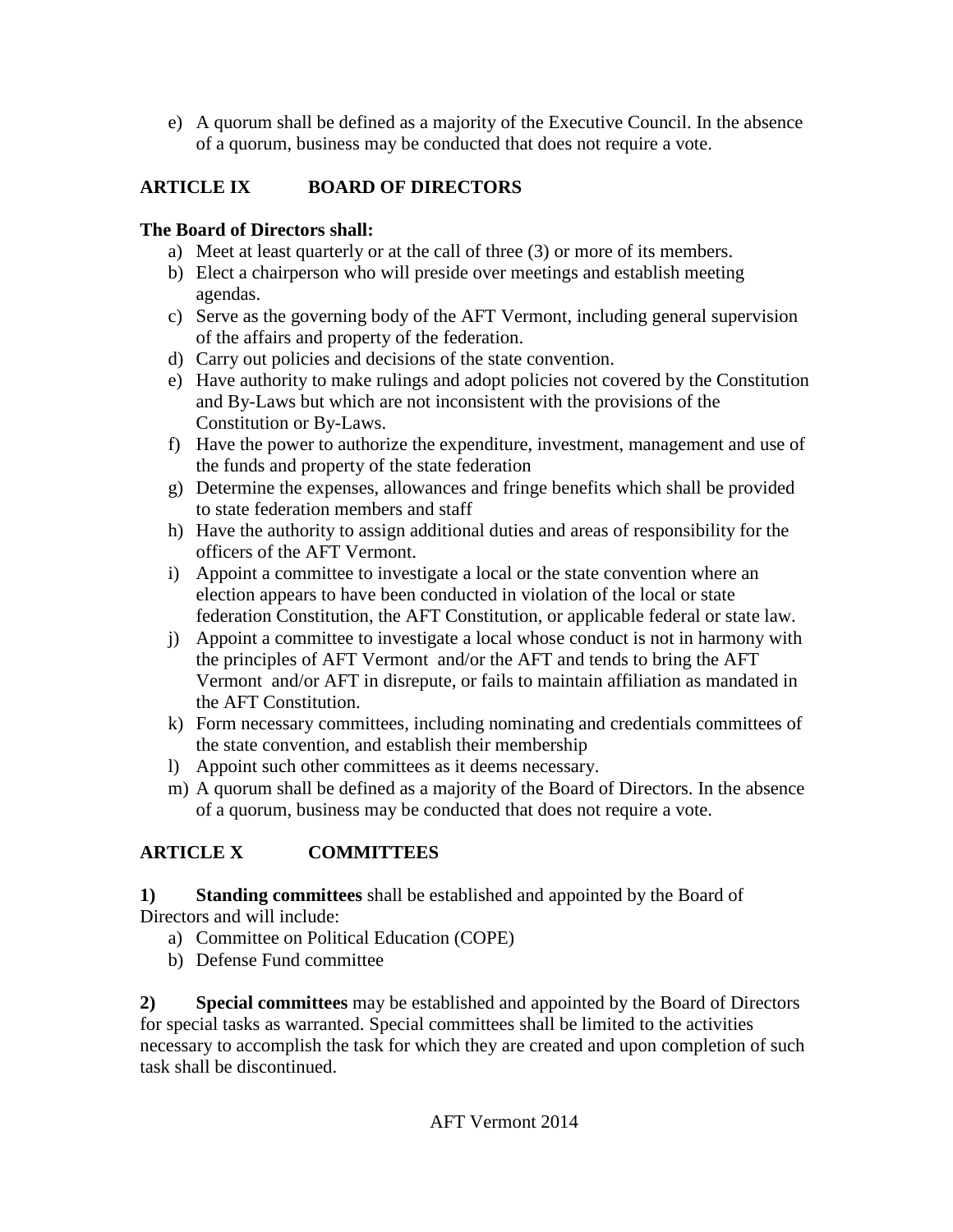#### **ARTICLE XI NOMINATIONS AND ELECTION PROCEDURES**

Officers of AFT Vermont shall be elected for two-year terms at the biennial state convention. Election procedures shall be in accordance with the Landrum-Griffin Act and outlined in the AFT Vermont By-Laws.

#### **ARTICLE XII PARLIAMENTARY PROCEDURES**

Meetings of all duly constituted bodies of this organization shall be governed by Robert's Rules of Order, revised.

#### **ARTICLE XIII FISCAL YEAR, RECORDS, AND REPORTS**

- **1)** The fiscal year of this organization shall begin July 1st and end June 30th.
- **2)** The Executive Council shall maintain all records and reports required by law.

#### **ARTICLE XIV AMENDMENTS**

- **1)** An amendment to the Constitution may be proposed in the following manner: a) Action of the Executive Council or Board of Directors.
	- b) By petition of two percent (2%) of the AFT Vermont total membership drawn from at least two (2) locals.

**2)** In order to be considered for adoption a proposed amendment shall be submitted in writing to the Board of Directors no less than thirty (30) days prior to the Board of Directors meeting at which the Board of Directors shall decide whether to submit the proposed change for a vote to the membership in each local or to present the proposed change at the state convention.

**3)** Two-thirds of those members voting shall be required for passage of the amendment.

#### **ARTICLE XV AFFILIATIONS**

This organization shall affiliate with the American Federation of Teachers and the AFL-CIO.

#### **ARTICLE XVI AVAILABILITY OF THE CONSTITUTION**

- 1) Three (3) copies of this Constitution and all subsequent amendments shall be submitted to the office of the Secretary-Treasurer of the American Federation of Teachers.
- 2) One (1) copy shall be sent to the similar office of each organization with which this organization is affiliated.
- 3) The Secretary shall make available, upon request, a copy to any member of the organization and shall post a copy on the AFT Vermont website.

AFT Vermont 2014